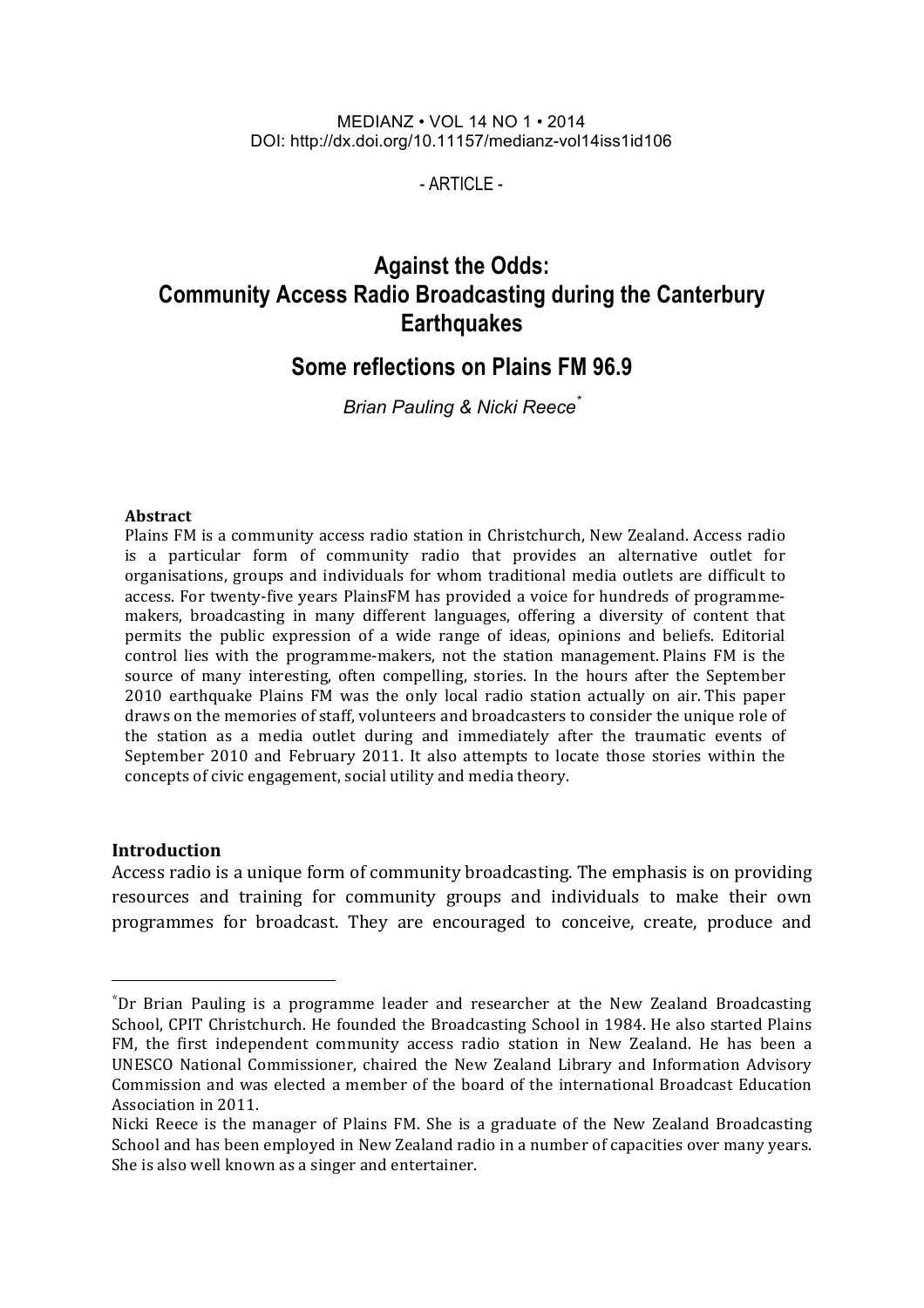present their programmes with any 'outside' help limited to basic radio skills training and access to the technical resources.

The Broadcasting Act of 1989 established a Broadcasting Commission to ensure that key 'public good' elements of broadcasting were not lost in the drive to de-regulate, privatise and commercialise broadcasting. It quickly changed its name to New Zealand On Air (NZ On Air), a name that more readily reflects its principal local content remit.

The Broadcasting Act established NZ on Air's key requirements in Section 36c of the Act as:

- $\cdot$  to reflect and develop New Zealand identity and culture;
- · to promote programmes about New Zealand and New Zealand interests;
- $\cdot$  to promote Maori language and culture;
- to ensure a range of broadcasts is available to provide for the interests of women, children, the disabled and minorities, including ethnic minorities (in 2001 the list was extended to include youth (14-21) and spirituality/ ethics).

NZ On Air also received a Ministerial Directive requiring it to fund access radio (Hunt 1990). 

By combining the requirements of the Act with the ministerial directive and by capturing the enthusiasm of community groups eager to broadcast, NZ On Air developed a policy of meeting many of its 36c legislative requirements through funding access radio. Since 1989 access radio broadcasters in New Zealand have, understandably, tailored their programming to meet Section 36c criteria so as to be eligible for NZ On Air funding. Consequently, community access radio in New Zealand enjoys a level of state funding and support that would be the envy of community radio in most other jurisdictions.

New Zealand has twelve community access stations. Each station is a reflection of its community. Population density, range and diversity vary between these stations' communities, from the pastoral backdrop of the rural Wairarapa to the large city 'melting pot' of Auckland's multi-cultural ecology. The current funding conditions provide up to \$250,000 a year to each station on a ratio of 60:40. Stations are expected to provide 40% of their operating expenses. They do this by charging air-time fees, fundraising, sponsorship and limited advertising, all of which is permitted under the terms of the licences. Broadly speaking access radio is at its 'purest' when individuals or groups classified by Section 36c criteria are assisted to make programmes for broadcast about their issues to their respective communities (Pauling & Ayton 2009, 30). Programmes by, for and about Section 36c-defined groups are the ones that currently attract strongest support from NZ On Air.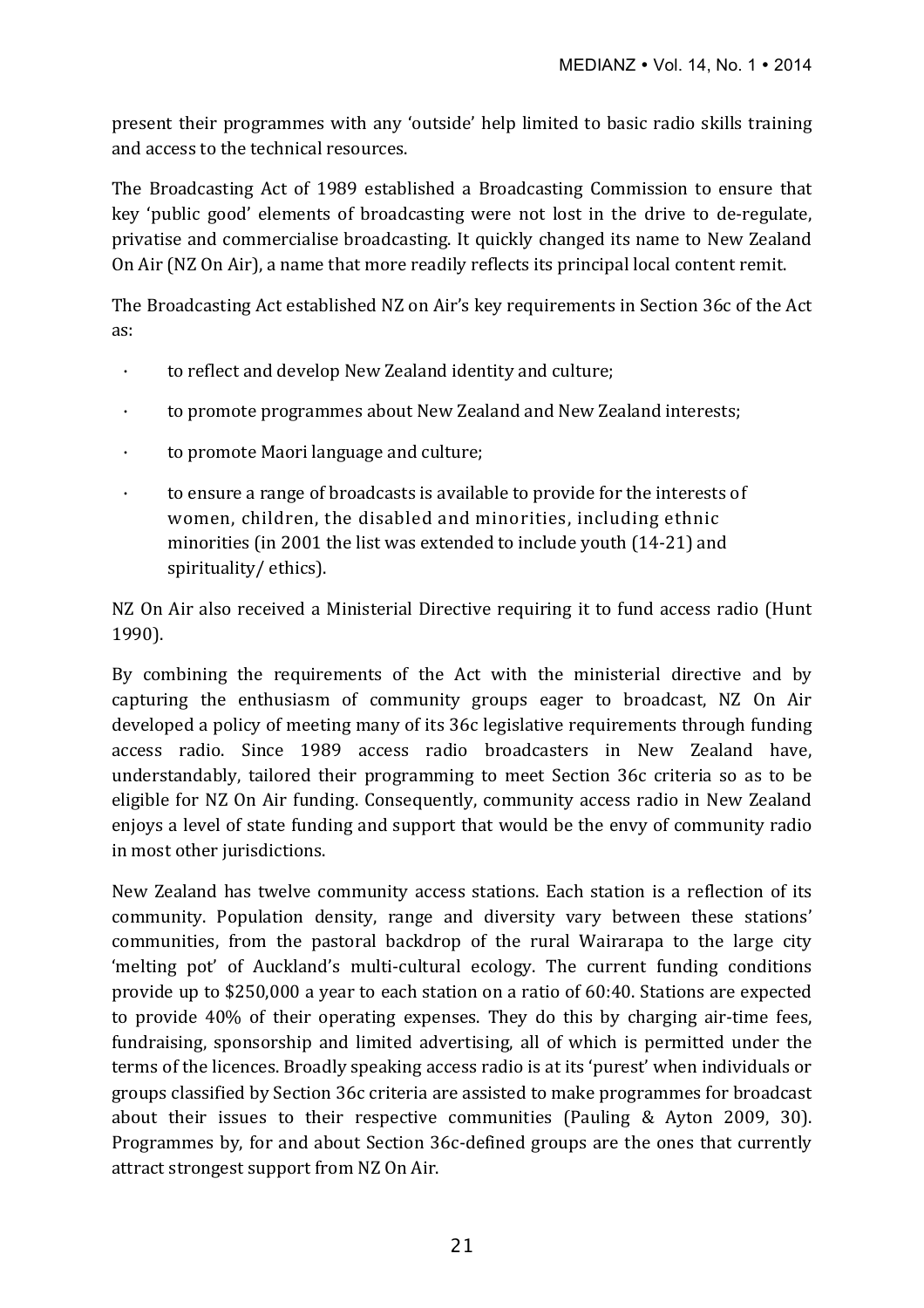Plains FM was the first independent access radio station established in New Zealand. It celebrated its  $25<sup>th</sup>$  anniversary in 2013. This paper retells stories about the station, its staff and volunteers in the aftermath of the two largest earthquakes (out of more than 12,000 over three years) that struck the city, the first on 4 September 2010 and the second on 22 February 2011. The first part of the paper tells the stories, frequently using the words of interviewed staff and volunteers who directly experienced the events. It endeavours to capture the essence of the station's performance, the highs and the lows, the emotions as well as the facts with minimal mediation. The second part focuses on the direct learnings that were the outcome of the experiences. Again the focus is on the perspectives of the staff and volunteers. In closing, the paper attempts some contextualisation and analysis to put a frame around the recounted experiences.

Plains FM began as an experiment in community broadcasting by a group of students at the New Zealand Broadcasting School. Today it provides a voice for many programme makers, broadcasting in different languages, offering a diversity of content that permits the public expression of a wide range of ideas, opinions and beliefs. Editorial control lies with the programme makers, not the station management. Prior to the earthquake 120 volunteers broadcast 74 programmes consisting of around 862 hours of community programming a month. Twenty-three of those programmes were broadcast in a range of 12 languages other than English. The programming is overwhelmingly local, the station does not network and its studios are centrally located in downtown Christchurch. Nicki Reece is the current station manager.

The station's output in the Section 36c category of programmes (see above), which qualify for NZ on Air funding and are the backbone of access programming, significantly declined during and after the earthquakes. Volunteer creators of minority interest programmes in the all-important areas of women, children, the disabled and ethnic minorities, for a host of reasons, abandoned the station and Plains FM has not returned to its pre-quake levels. Figure 1 shows the output of such programmes in hours per quarter year from before the quakes until mid-2013.

The station's performance in the all-important Section 36c category of programmes from before the earthquakes and through the earthquake period is indicated in Fig. 1. The station has still to return to its pre-quake performance levels.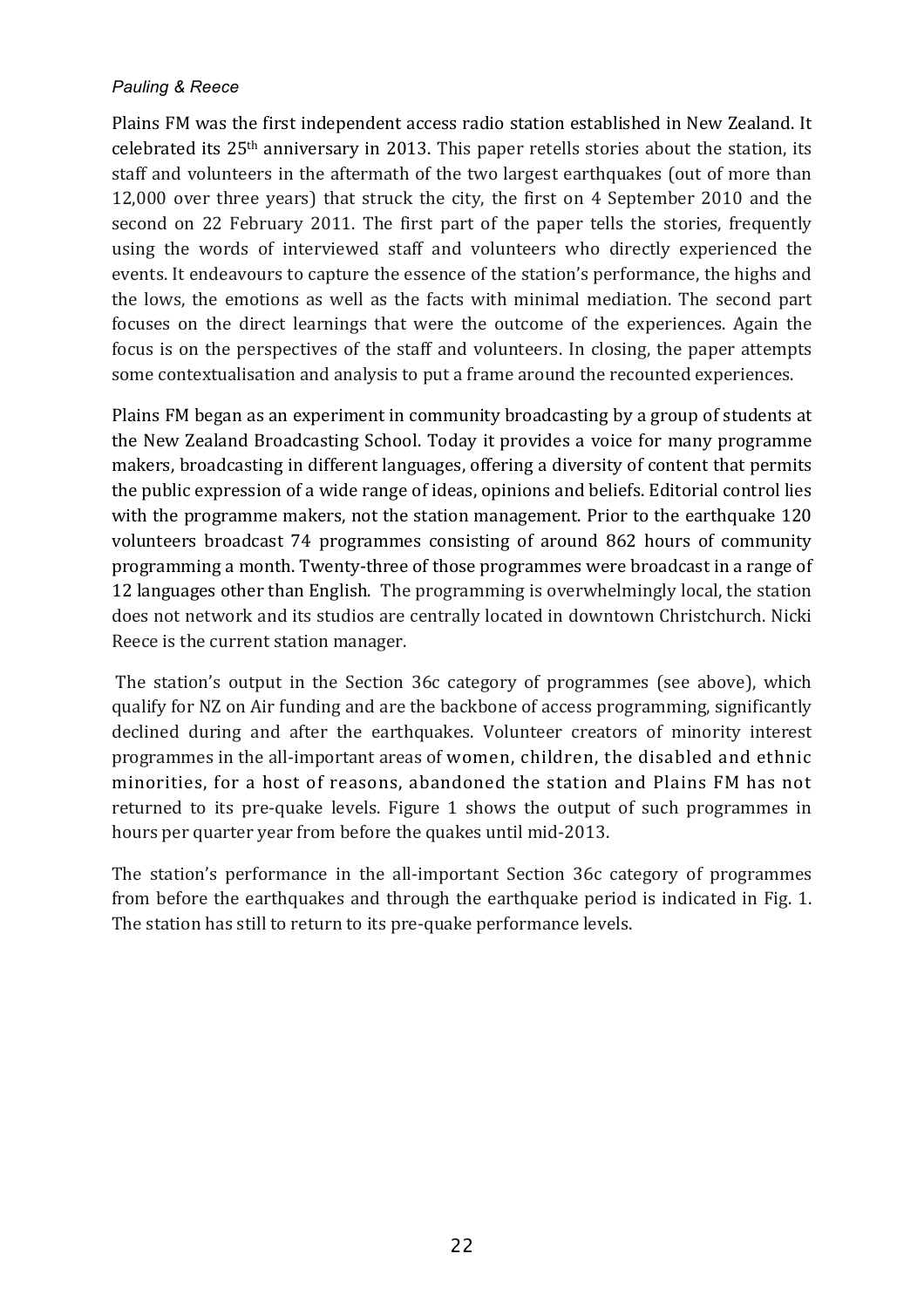

## **Some Earthquake Stories**

#### **4 September**

David Lam Sam rose early on the morning of 4 September 2010. This was as usual. He liked to 'be well prepared' for his four-hour Saturday morning Samoan-language programme, Talofa Radio, on Plains FM. So, he was up and dressed before the earthquake hit at 4:35 am. His first concern was for his parents, who lived in New Brighton. He immediately got into his car and drove over to see them. The trip was uneventful; his parents were OK but he did wonder why all of the traffic was going in the 'other direction', until the thought of a tsunami made sense of it all. Establishing that his family was safe and heading for higher ground on the 'mountain' (Cashmere Hills), David felt his programme was his priority and he needed to get to the station:

I really, really wanted to come here to start the programme at six. It was about an hour to find my way back here. I arrive at around five or ten to six, but all that time I was struggling on the road because the water comes up and then I had to go back  $\ldots$  and over where the bridge was in Dallington, I had to jump the car over a rope that broke and I realised that I wouldn't make it [to the station] if I did something silly.

David explains what it was like entering the building:

Because it was my first experience, I never thought that there would be aftershocks and the only thing in my mind was the earthquake was done and that was it - 'no more'. So, like I said, I was never frightened, I was never scared. I drove here, parked my car and I walked straight here. And no one was here. I was sitting in the station and I feel the building start shaking and I never thought it was like that! But I never thought of any building collapse or anything like that. Then Robert turned up and later Nicki and Lele.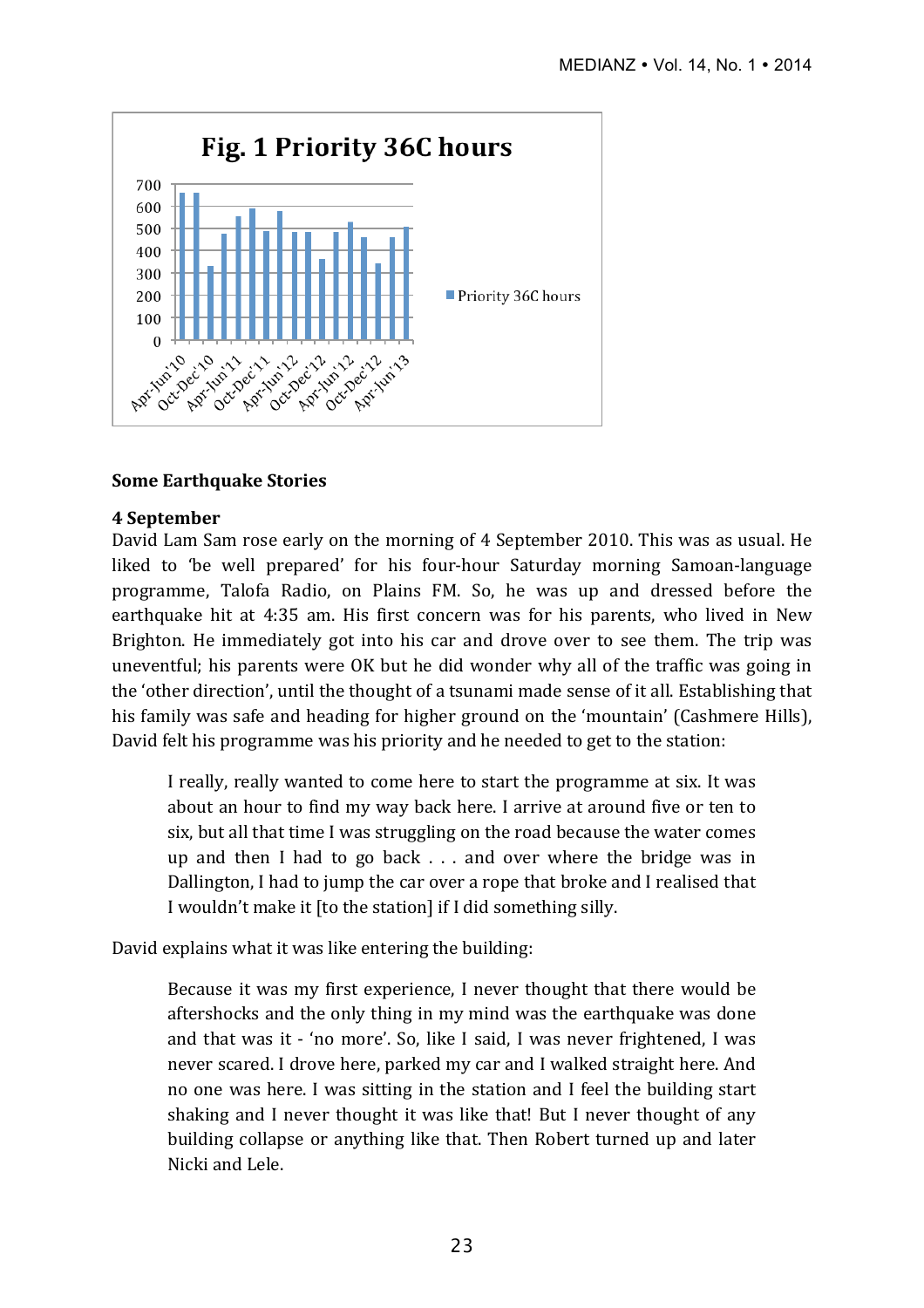Initially, the broadcast team thought that the best advice they could give to the Samoan community, most of whom lived on the flat and near the sea, was to head for 'the mountains' in case there was a tsunami. They felt the need to tell people 'not to go near the damage' and to 'go for the high ground' (Lam Sam). They took a number of calls on air from people seeking advice and, given their limited understanding of what was happening, gave this advice  $-$  an example of the perils of not having adequate information.

Nicki, the station manager, recalls that the earthquake woke her, and that her first thoughts were for her family and she began checking on them around. It was a couple of hours before she turned her attention to the station and was 'utterly surprised, shocked even' to realise that the broadcasting team was in the studio and the station was live to air. She immediately headed into the station:

When I arrived and I came in  $[$  to the station $]$  I was amazed to see you, David  $\ldots$  and I was thinking from my point of view 'is it safe for you to be here'? So I remember asking you, 'do you wish to carry on?' And I was looking at your faces and you looked a bit stunned. I think that you were just beginning to realise the drama and the damage that had been done.

But they wanted to stay. David said:

I thought Nicki would say 'go home', but thank God she said we could carry on. The Samoan community love listening, especially to their own. The Saturday morning programme is popular because people were resting, not working, so that they can listen  $\dots$  and this is especially so for the old people at home.

Very quickly the team got into a pattern, Nicki checking all the sources of information and feeding details to the on-air team for broadcast in Samoan to the community. The first thing they did was 'calm people down' and reassure them that there was no threat from a tsunami and they told all of the 'listeners up the mountain in their cars  $\dots$  that they could come down from the mountain' (Lam Sam). The whole focus of the programme became the earthquake. Prayers were said and in between songs they took phone calls, answered individual queries and gave advice and information on what to do for safety, where to go for help, where the power was on, where it was off and reports on the extent of damage as the magnitude of the event became known. At 10:00 am they 'ended the programme nicely and peacefully and went home' (Lam Sam).

The next programme was also live. Women On Air's two presenters, Ruth Todd and Laura Gartner, both showed up and, despite reservations, were determined to go on air and try to do their usual programme with news updates fed to them by Nicki peppered throughout the two-hour show. Women on Air has been a popular Saturday morning programme for 18 years. Ruth Todd, Women on Air volunteer broadcaster, recalled: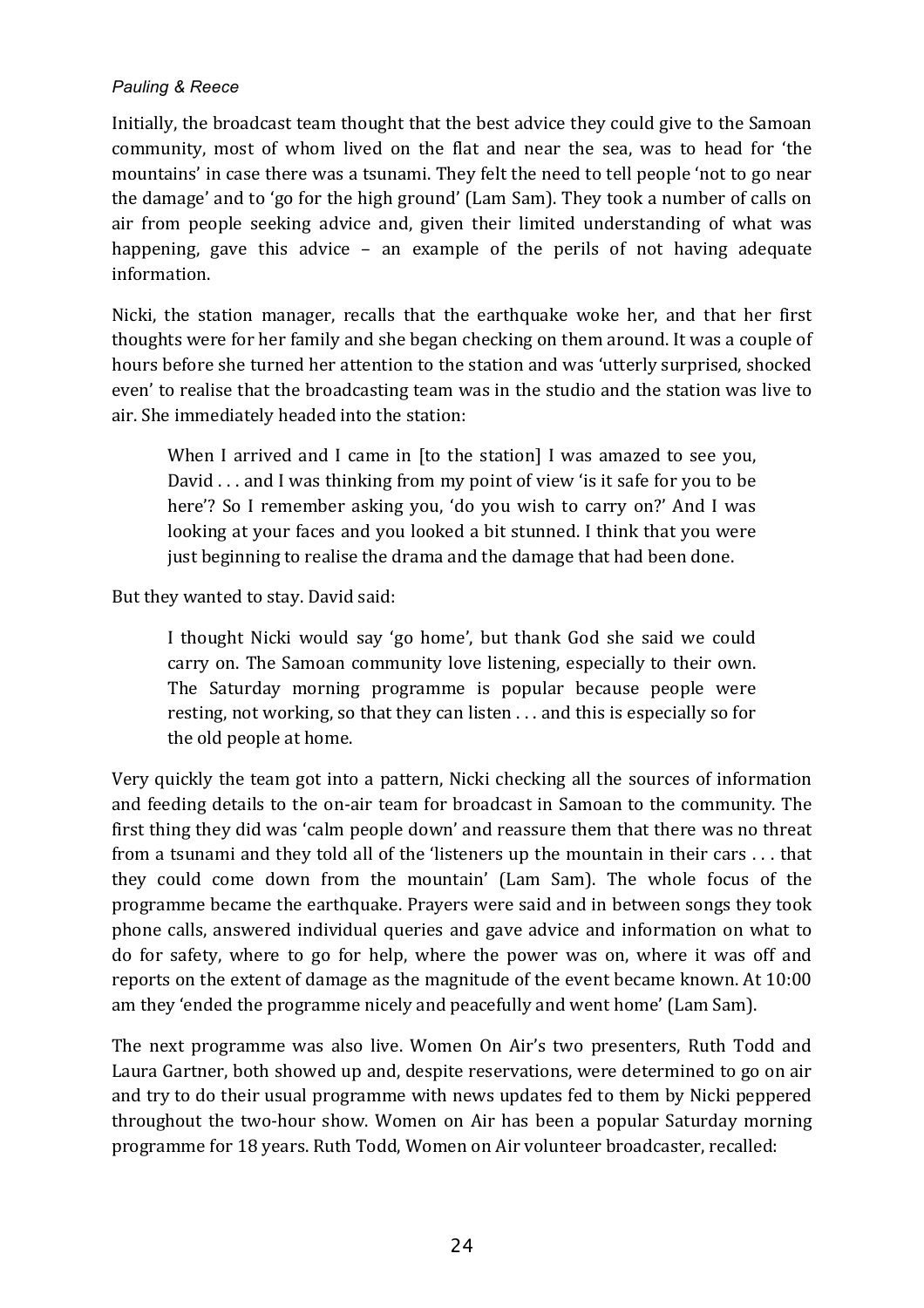At six o'clock I switched over to Plains and heard the Samoan programme and I thought, excellent, Plains is up and running. I drove into the studio and Laura joined me to do the programme. The whole time we were broadcasting there were aftershocks  $-$  'do we go or do we stay?' It was surreal. Unusually, we were not interviewing any people live that  $day \ldots$ so we were able to drop a few [pre-recorded] items easily. With Nicki's help we fed information through all the time and it just felt that that is what a community radio station should be doing. Information was trickling through from Civil Defence and along with formal information, sports cancellations, you know the usual, we also were telling people not to go out in their cars, don't go here, there and everywhere, social service constant numbers and reassuring messages.

Nicki Reece, the station manager, made it clear that the volunteer broadcasters did not need to be at the station. She also felt the pressure on herself for the safety of others:

I said you don't have to be here if you don't want to be, no pressure on you to stay. Shit, if anything happened to them...I felt a huge sense of responsibility that you were here, in the building. And my husband told me he was fearful of me being in the building also.

## Ruth Todd added:

We managed to keep going. It might have been folly but we did. You get involved in what you're doing and it didn't seem the wrong thing. I felt perfectly safe really. Nobody had died [in the earthquake] and, at that stage, there appeared to be minimal damage. I felt 100% safe. There were lots of aftershocks but we didn't make any on-air comments about them. We looked at each other! I was impressed that Nicki was here in control doing the things that Nicki does!

The station became a good outlet for story telling. For example, Women on Air recorded the stories of women living on their own and had interviews with 'people living in garages with children' (Todd). Ruth Todd further related:

We got real stories from real people while other radio stations had moved on or got tired of telling/hearing them. Plains FM told stories like no other station and continues to do that. Plains FM also told more stories than any other station Some people were reluctant at first but when they did tell their stories you could just see something lift, they were getting it off their chest. They were talking to you and you were very sympathetic and I could tell that this was a very good thing. [Sometimes] we didn't get to the matter that we'd invited them in for.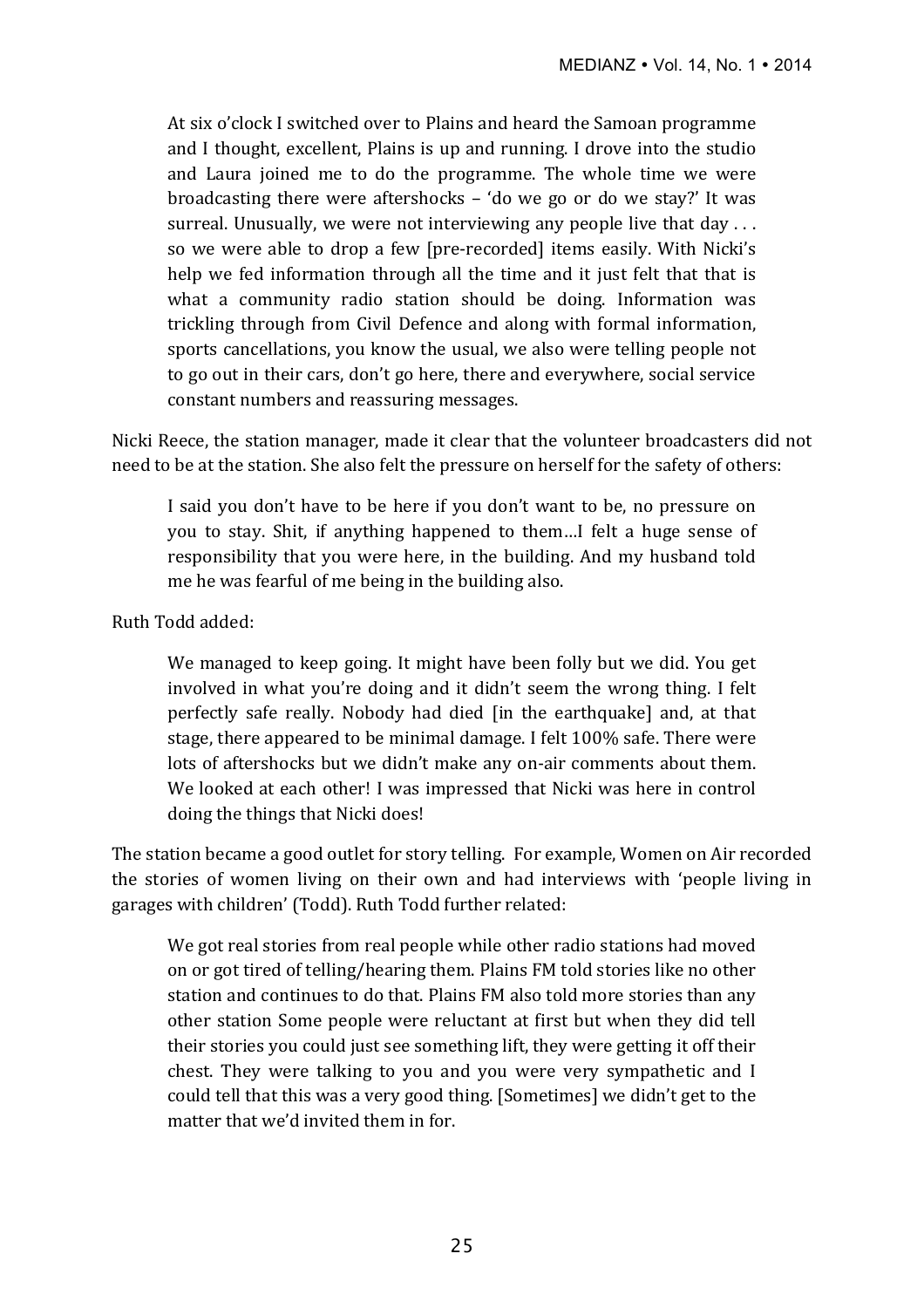Staff member Ed Swift turned up for a period and helped contact broadcasters who were due on-air over the weekend, and put a message on the station website. Remarkably, only one live-to-air programme maker did not make it to the studios

On the Monday morning Ed did his usual Mornings Show (extended from 90 minutes to 180) and talked with the following people:

Jon Mitchell, Civil Defence Emergency Management Mayor Bob Parker Superintendent Dave Cliff, Christchurch Police Dr Alistair Humphrey, Canterbury Medical Officer of Health Ian Simpson, CEO Earthquake Commission Amy Adams, Selwyn MP Major Clive Nicholson, Salvation Army Sam Johnson, Organiser of Student Volunteer base

Damage to the station's buildings and studios were minimal. One toilet was closed, pump sanitisers were installed in the other, and signs warning that water must be boiled were put up in the kitchen.

The station sent out a communication to all programme makers, which advised:

Plains FM is still on air and just outside the city cordon area. However, St Asaph Street and Madras Street are closed to vehicles. If you are coming in to do a programme, the best place to park is on Barbadoes Street and you can access the station by foot. If you are doing a live show and are updating your listeners with the latest information, please use information from a reliable source. Official updates can be found at [websites listed] and we'll try to have a summary copy in the on-air studio for you to use. If you aren't coming into the station for your programme, studio booking or if you have queries please call us. Stay safe!

The station was undamaged and for the staff and broadcasters it was 'business as usual'. although the many broadcasters in languages other than English continued to give out key official advisory messages and information, doing their part to keep their listening community's spirits up. The station's breakfast show hosted by Ed Swift featured earthquake news during the weeks that followed.

A strongly remembered feature of this time was the fact that volunteer members from the culturally and linguistically diverse programmes did many key message translations themselves and in their own time. No system was in place via government agencies or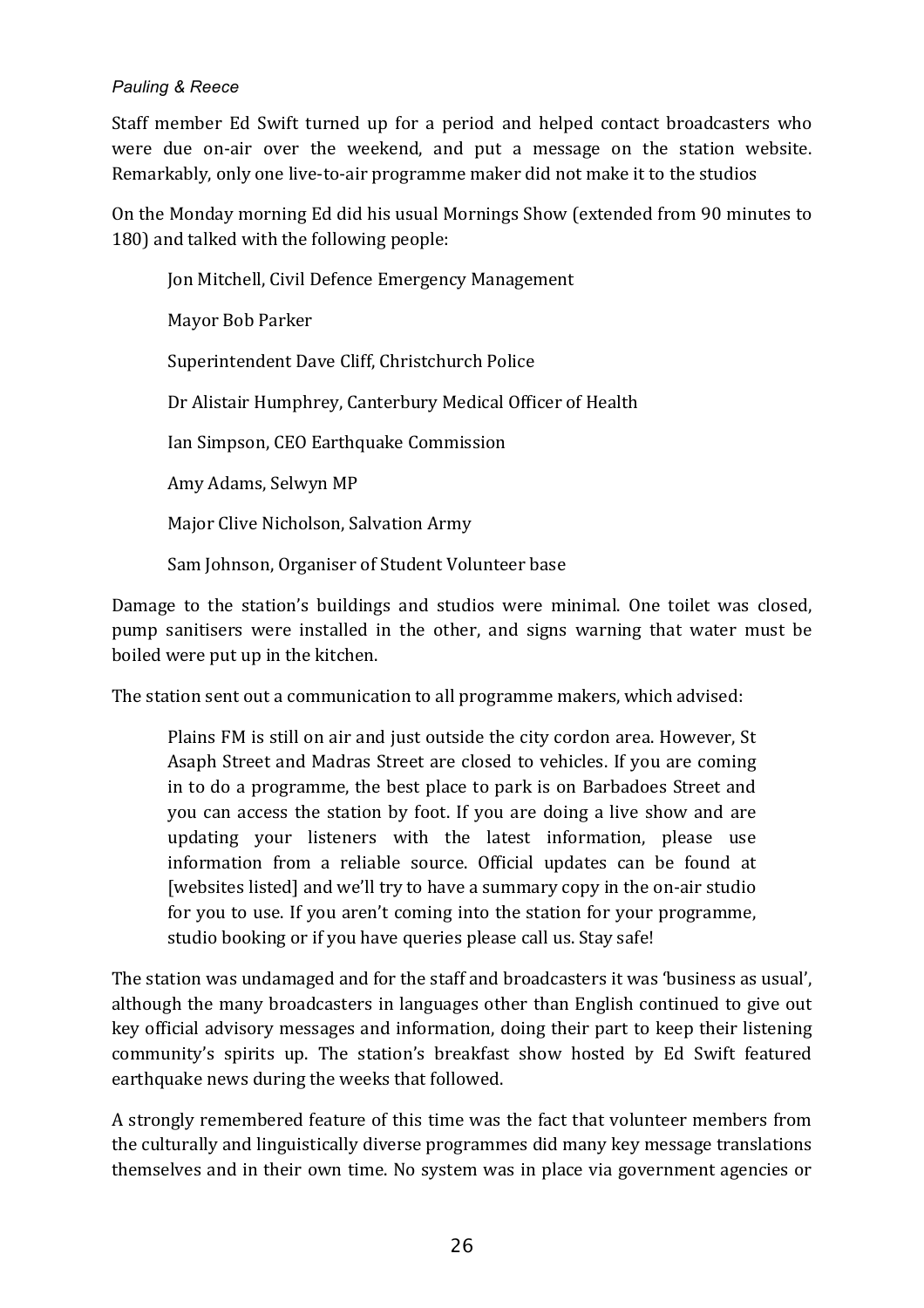Civil Defence to facilitate this process or assist with the logistics of this extra workload on those volunteers. Not only did these broadcasters continue to broadcast after the earthquake, but they also took on extra responsibilities to ensure their communities received vital information.

The major quake of 4 September and the subsequent aftershocks did prompt the station manager into thinking about the role of the station during times of civil emergency and what specific resources the station could offer from its unique community base. The station had no formal relationships with any official disaster agencies. Indeed, it queried whether some agencies even knew of the station's existence, let alone what it did. Was there a specific role that a station that caters for the minority languages of migrants and refugees could undertake at such times? Indeed, was there a larger community role that a local station like Plains FM with its resources, both material and human, could play times of emergency? Ironically, a request from the station manager to the Ministry of Pacific Island Affairs to collaborate and make a formal emergency plan was suggested by Plains FM management but did not progress.

However, investigations of these matters were to take second place to the demands of focusing on a major refurbishment of the station that had been months in planning and was about to begin. As the aftershocks diminished and, like most other Cantabrians, people at the station thought the major threat was well and truly over, things got busy with planning the alterations and any urgency around disaster events, understandably, faded somewhat.

But the threat did not reduce. Much worse was to come. And four months later it did.

#### **22 February**

There is some irony in the fact that Talofa Radio was also broadcasting live on Monday February 22 at  $1:00$  pm. However, this time the outcome was significantly different. Etena Pouli, along with all the other people on the station, 'ran from the building' and were unable to return. The station had full power, but-phone systems were down and people's first concern was for their own safety and seeking information about family.

After this event the station's building was designated as inside the no-go 'red' zone, a large cordoned area consisting of the entire central business district that, because of risk to human life, was monitored by police and military security to prevent entry. It was impossible for anyone to gain access to the station. Rising levels of frustration were felt by staff and volunteer programme-makers at the inability to access the station and broadcast to their communities. The station was undamaged structurally, had power and was very much on the edge of the red zone, but staff were not permitted to access it. They were 'so near to helping but yet so far when you have a wall of bureaucracy to overcome' (Todd). As the station manager, Nicki Reece, noted: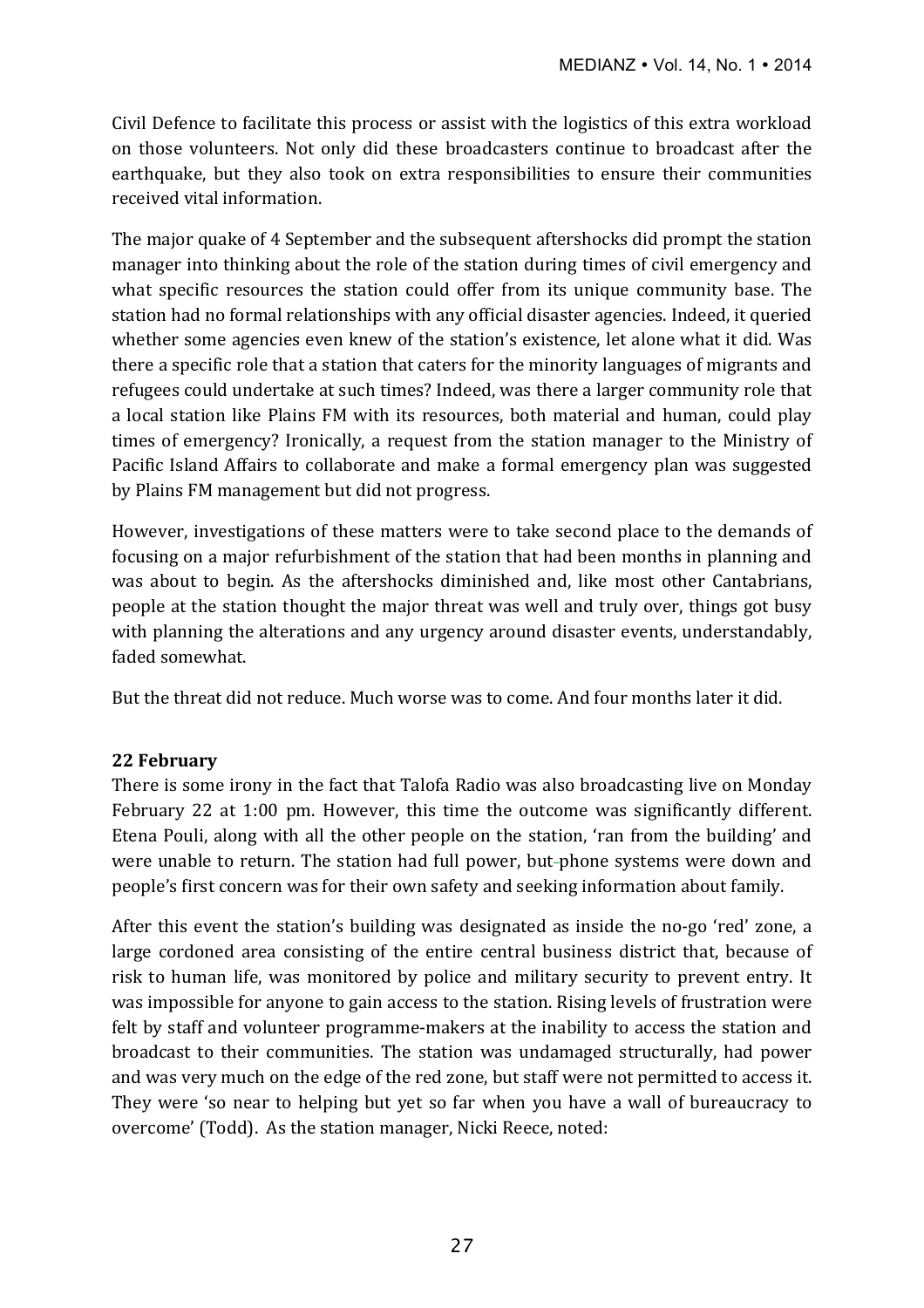People were crying out for accurate information, detailed updates about their neighbourhoods and reassurance. They needed much more than generic key messages broadcast from radio stations managed and mainly transmitting from outside of Christchurch. They also needed it 24/7.

Laura Gartner expressed her frustration:

I live in the red zone. I thought why don't I just go down, go in and get what you need? It was ridiculous that we couldn't get in  $\dots$  the power was on.

Staff, particularly, felt for the core station listenership – migrants and refugee communities. They needed to be able to hear their community leaders speaking to them regularly and in their own language. They were not able to provide that service for over five weeks. Ruth Todd said:

On my first week back [in the city] I felt disappointed that we were not doing something. [Student radio] RDU was, Chris Diack from Southland [with his caravan 'suitcase'] radio in New Brighton was. I understood that we sort of couldn't but I thought there must be a way. But [in the end] I trusted that there wasn't. It just seemed . . . this just isn't right.

When the station eventually returned to air in early April, things were 'hugely different' (Reece). A lot of regular broadcasters had 'fallen by the wayside' (Reece). Some broadcasters were lost out of fear of coming into the city. Other programme-makers had lost their sponsors, who were facing their own problems, including the loss of their businesses. This meant the loss of programmes because groups could not afford the airtime charges. It was 'quite upsetting for the station to lose a lot of broadcasters, all of who faced their own problems' (Reece). A key difference between Plains FM and other stations was recognised, as Todd noted:

I realised that other radio stations were run by professionals who had to be [at work]. Plains FM was run by volunteers who didn't have to be there. But the station was still very earthquake focused helping the community getting through.

It was now a priority for the station to work to get new programmes to air and retain the programmes that survived. The earthquakes were very much a key topic of conversation on all the programmes that returned to air. Many people interviewed on the station in the months following re-opening faced the standard questions, 'how are you, where were you and what were you doing at the time?' There was a strong feeling that 'it was quite therapeutic for a lot of people to talk about it  $\dots$  but it helped so much in my recovery - selfishly. So we picked it up then, but it felt too late, a bit of an anticlimax' (Belcher). Belcher added: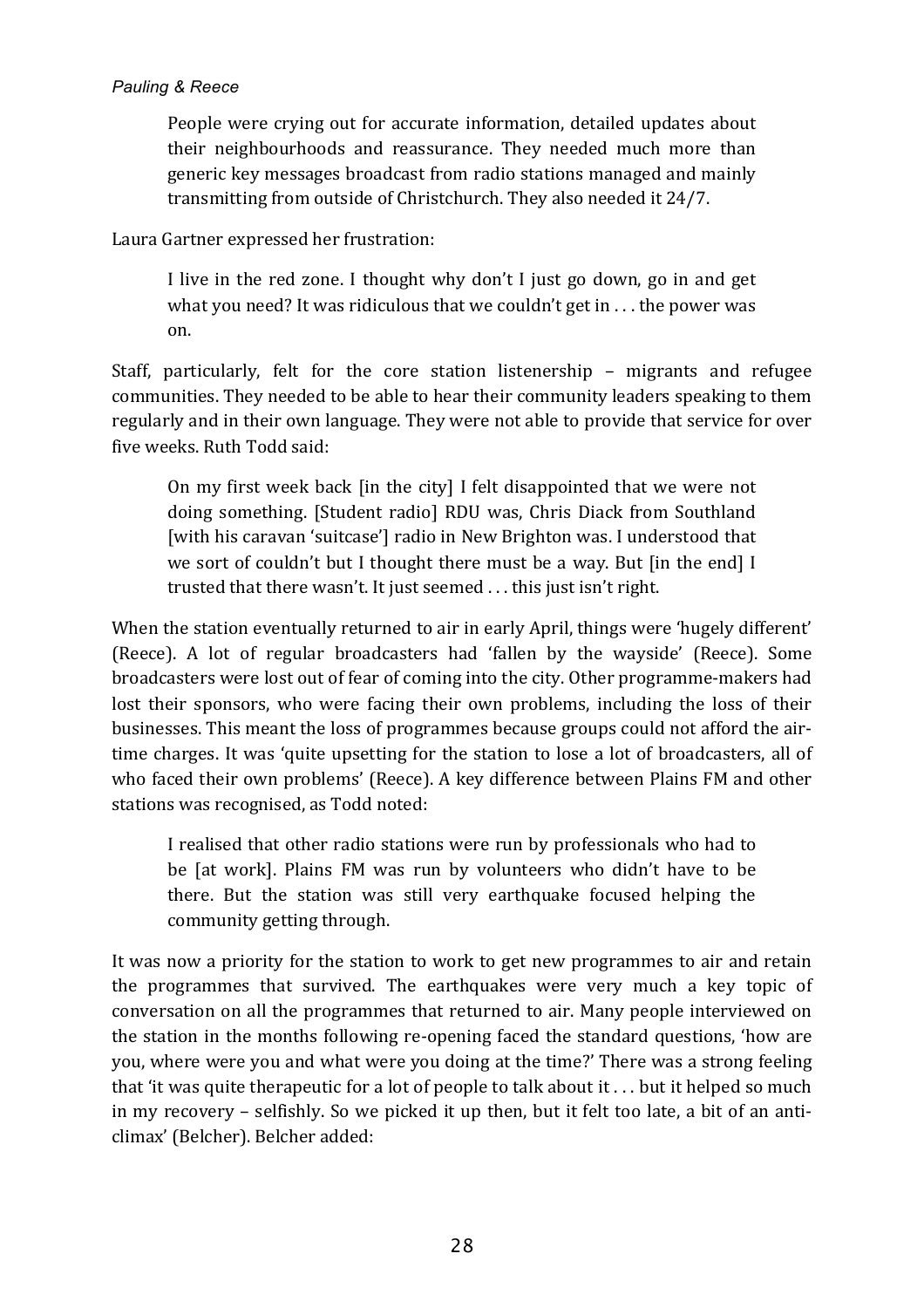we got feedback from listeners that that was what they wanted to hear. We got heaps of feedback by email and phone.

However, the station staff felt the need to do more, as Belcher explained:

We were very frustrated about the tight reign the council had on information and we wanted to get the information out straight away so although we also did notices on air about what was closed and what was open and where people had relocated we felt ithe need to do morel. The idea of The Quake Panel came from a need that we were seeing in.... all the different communities in the region... for information to be disseminated. There was a lot of confusion about. New websites, new organisations had [sprung up] but [it was hard] to find out about them. I personally felt like it was my duty to try [and do something].

The idea was simply to give a platform for people to speak. For those who had knowledge and information, they could use the station to 'spread the message'. For those affected by the earthquakes, they could use the station to 'tell their stories':

Everyday our duty on Plains FM was to allow a variety of people to come on and share their voice. (Belcher)

'The Quake Panel' was broadcast live twice a week, Tuesdays and Thursdays at 9:00 am for one hour. Some programmes were re-broadcast and all episodes were made available as podcasts online. With an average of five contributors per programme over four months, an archive resource was created of very many different stories from very many different people. That archive will be a valuable tool for future earthquake research, as Belcher pointed out:

We tried to have a balance of guests with a range of VIPs contributing  $-$ Mark Solomon [Kai Tahu Kaiwhakahaere], Kennedy Graham [Green MP], Sam Johnson [Student Volunteer Army founder], [Mayor] Bob Parker, Peter Townsend [Chief Executive of the Canterbury Employers' Chamber of Commerce], scientists from Landcare. The aim was to have things explained in a way that could be understood [by listeners]. People were glad that we were talking about things that were a wee bit controversial or not getting enough attention.

The programme had content that was not available elsewhere particularly for minority communities:

One chap rang up. He was a migrant businessman and he was going through a lot of hassles with insurance and trying to reopen somewhere else while his suburb was being fixed. He thanked us so much for the information the programme contained about the issues of migrant businesses. (Belcher)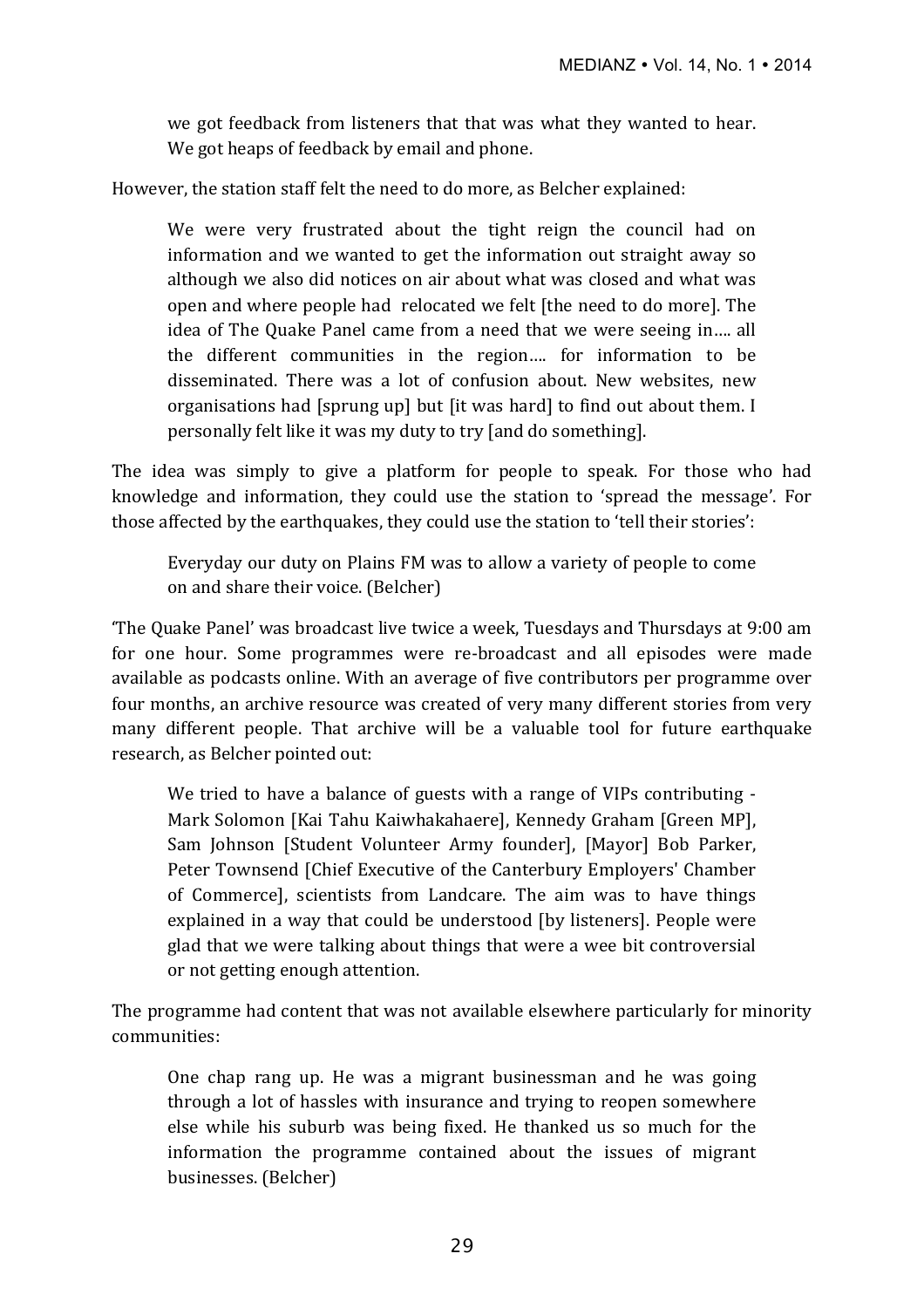Overall, each panel had a 'nice blend' of people and 'they would help each other to open up. It was easy to get people to talk about their passion' (Belcher).

Two examples of 'The Quake Panel' give a picture of how different this radio station was in handling local issues. One panel featured actor Ross Gumbly, Creative New Zealand art advisor Chris Archer and Martin Trusttum from the CPIT Creative Industries Department:

We did this whole thing on art and the place it had in Christchurch [post] earthquake], and what it was like for artists with galleries devastated and things and we just had such a laugh. (Belcher)

It was very rare for earthquake matters to create humour. Most media focused on serious matters with the emphasis in the reporting being on the personal, social and economic costs of the disasters and the provision of information. This panel was indicative of how, when people tell their own stories, the 'funny side' is permitted to come out.

The very last panel was the story of what happened to *The Press*, Christchurch's daily newspaper. Two journalists, Beck Eleven and Keith Lynch, talked about their experiences and how they reacted and coped as journalists over this time:

It was amazing to me that they had lost a building but kept a paper going working out of small portable cabins in a paddock. (Belcher)

Again, it is uncommon for one medium to give space to another to tell their stories. By devoting a whole hour to the topic, 'The Quake Panel' gave its audience a rare insight into how the city's local newspaper coped with providing a continuous service to the community.

Feedback from listeners and participants suggest that the series was uniquely valuable. It gave an opportunity to reflect and 'make sense of it all'. It allowed people to tell their stories of trauma and recovery. It permitted a range of support organisations substantial air-time to promote their services. It provided a platform for debate around contentious issues allowing people to 'go hard' on matters that they were passionate about. But 'it's very difficult to get New Zealanders to debate – they're too polite' (Belcher). 

Not long after returning to air the June quakes hit, as Reece noted:

Two big ones that brought it all back. People didn't feel secure and lots of people left Christchurch. It was so hard. It was like wading through golden syrup. Every day was a struggle.

It took considerable time for regular programme-makers to return. Each earthquake event created disruption and delays to the volunteer broadcasters' schedule.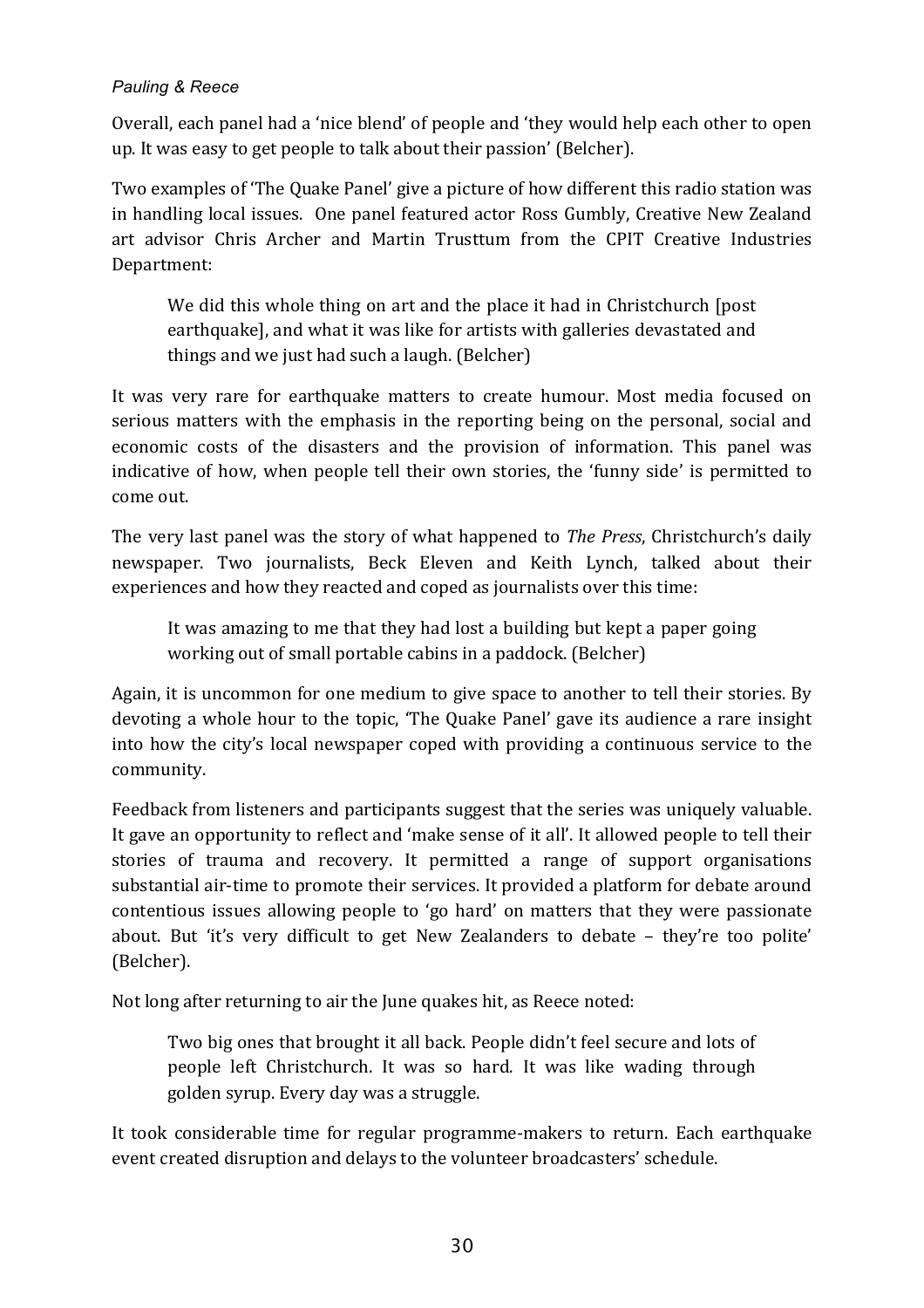Prior to the September earthquake, 74 groups or individuals (see Fig. 2) had broadcast programmes, providing airtime revenue of nearly \$25,000 (see Fig. 3). There was a small drop-off in the number of programmes in the next quarter with 70 programmemakers broadcasting, but a small increase in revenue to \$26,500. The first quarter of 2011 was a different story. The closure of the station for a number of weeks combined with the personal difficulties of broadcasters and their sponsors following 22 February saw a sharp decline in income to  $$12,700$  and just 50 groups or individuals broadcasting. With the station back on air in April things picked up slightly with 53 broadcasters and revenue of nearly \$20,000 in the second quarter, increasing again to 56 broadcasters and nearly \$23,000 in the third quarter and remaining at that level through to the end of the year. In mid-2011 the station applied to a Ministry of Social Development emergency earthquake fund for funds to offset lost airtime income in order to break even. The station was granted \$8,000.

A further disruption to the station during this period was the completion of major internal refurbishment planned prior to the earthquakes, budgeted at nearly \$400,000. This also impacted on the station's traditional performance. As the graphs indicate (Figs. 2 and 3), the station has yet to return to its pre-earthquake programme output levels:



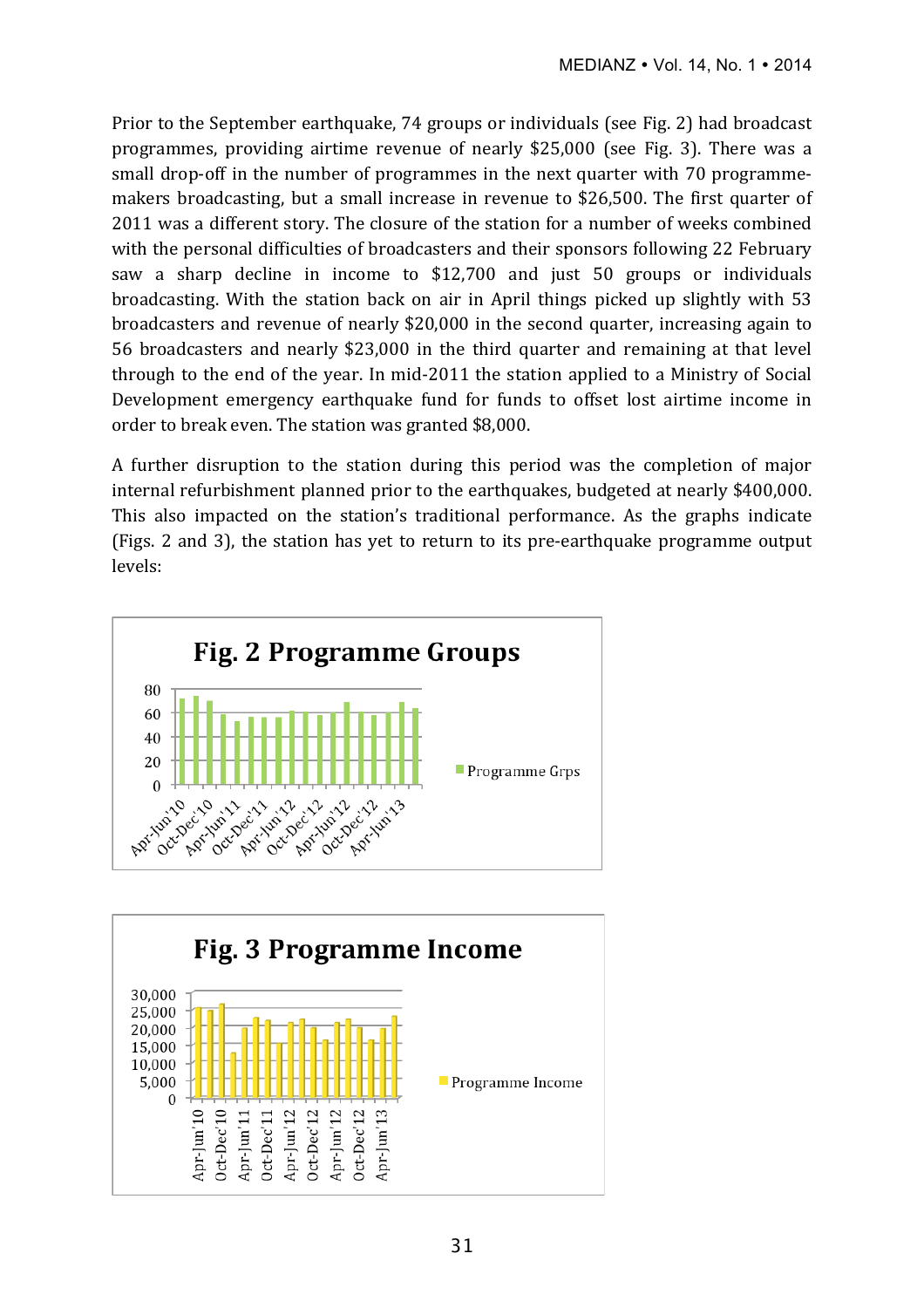Between the February and June events, the station manager and the local broadcasters society, the group representing Plains' programme-makers, began a push to get the station equipped with tools that would permit it to continue broadcasting in a major emergency. In mid-2012 the Lions Club Section 202E provided \$57,000 towards an emergency preparedness project. This provided the station with a 12.5 KV on-site generator, a small portable generator, smartphone and tablet technology and an upgraded station van. A simpler, remotely accessible broadcasting software system is scheduled to be in place by the end of 2014.

Belatedly, Civil Defence and other organisations also began to realise the value of the station to the community, particularly the number of languages broadcast and the strong migrant and refugee audiences this attracted. After the major quakes Plains FM was prominent in the Civil Defence discussions around the need to include culturally and linguistically diverse (CALD) communities in disaster planning. The Christchurch City Council commissioned a report on best practice guidelines for CALD, which noted the 'under-utilisation of radio and ethnic media' and highlighted the 'importance of Plains FM access radio' (Wylie n.d., 63).

## **Discussion**

## **Practical Issues**

Reflection on the station's performance during the disasters highlighted a number of issues. There was much frustration after 22 February with the inability to access the station and communicate, in particular, with its migrant and refugee communities. There was a need for the station to have access to technologies that would enable ongoing transmission during emergencies. This included:

- $\cdot$  a generator to enable broadcasting during power outages;
- $\cdot$  portable studio equipment to permit broadcasting from any location;
- $\cdot$  a portable studio to transmitter link (STL) to enable access to the transmitter from any site;
- $\cdot$  a small portable transmitter to take over transmission at reduced power if the main transmitter failed.

Also needed was a communications system, not reliant on computer technologies, to contact staff, broadcasters and volunteers and to manage resources during emergencies. A 'telephone tree' structure that could get messages out quickly to key people, but if necessary could function on a physical contact basis if phones were down, has been suggested.

Plains FM needed a higher profile with decision-makers. The lack of awareness within the Pakeha-dominated elite of the existence and role of Plains FM became apparent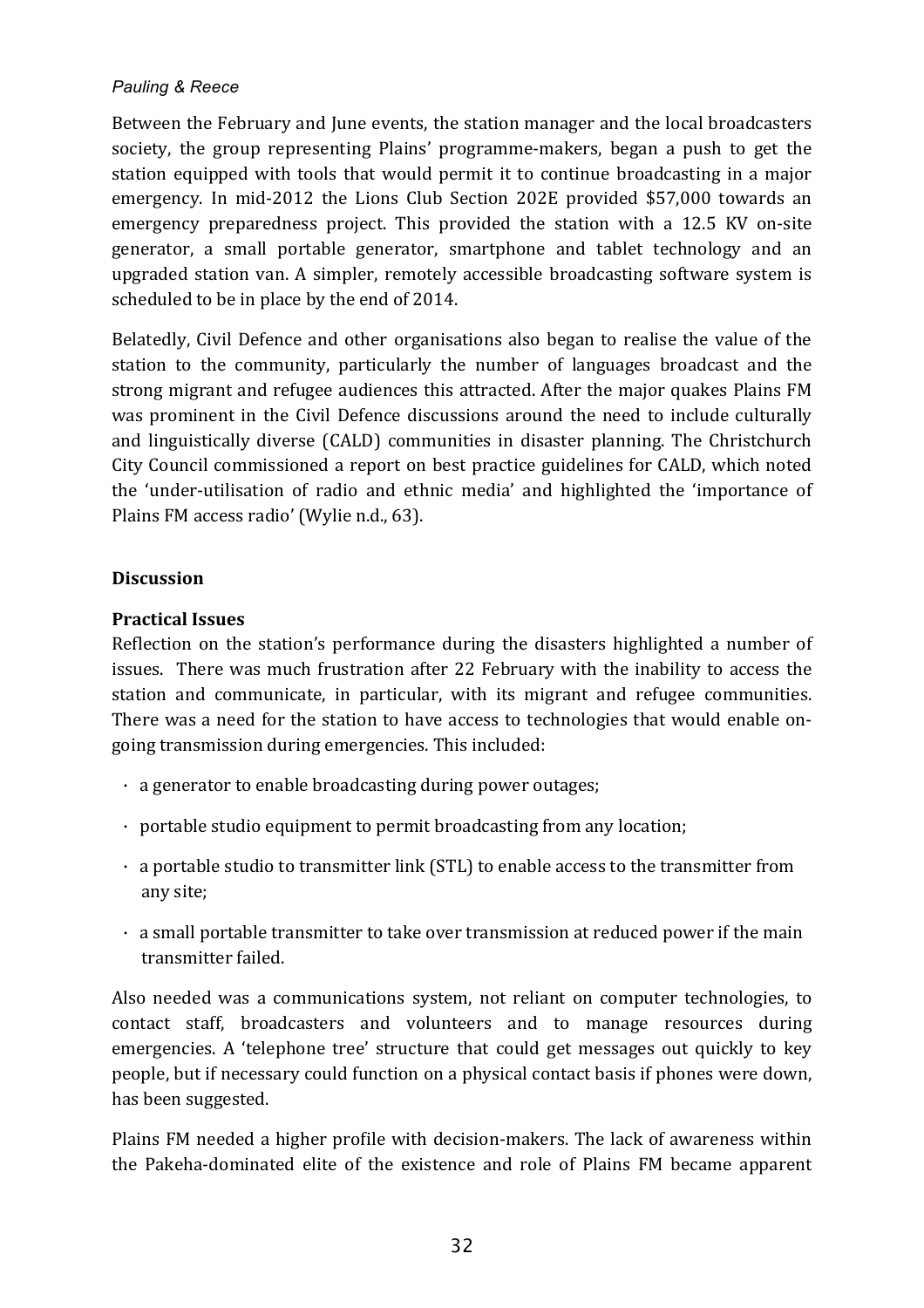during the disasters. Civil Defence, the government and city council, although notionally aware of the station, failed to utilise its immigrant and refugee contacts in any significant manner. All key messages during the early stages of the earthquakes were delivered, almost exclusively, in English and English sign language. Thus, already marginalised communities were further disadvantaged by not having access to information in a timely manner and in their own language. Plains FM's many minority language broadcasters were a neglected resource.

There is irony in the latter issue. The state has deemed access radio as a major way of meeting Section 36c of the Broadcasting Act. It has invested millions of dollars over many years to majority fund these stations. Yet the state apparatus failed to notice the existence of Plains FM and take advantage of this service during the crisis.

## **Theoretical issues**

Radio is the most prolific of the mass media. Globally, radio's range and scope is enormous, from the immensely powerful short-wave transmitters of Christian religious broadcasters and state 'propaganda' stations located in prime geographical positions, to the thousands of little 'milli-watt' stations (below one watt in power) scattered throughout the backrooms of small communities. At one end, it provides substantial profits for large media conglomerates operating networks in most countries; at the other end, it provides a voice for the powerless, the oppressed and the marginalised.

Part of radio's success as a mass medium is because it is by far the cheapest way to produce and disseminate information to a mass audience. Set-up costs are comparatively low compared to television and print. Distribution costs are also minimal. Perhaps the main reason for radio still being a predominant medium after nearly 100 years lies in the unique nature of sound and the aural experience. Radio is the only medium that it is possible to access whilst doing other things (try reading a newspaper and driving a motorcar), But, more importantly, the nature of aural communication can be summed up in the often used phrase 'theatre of the mind'. Listening to radio provides images based on sound. The listener has to take those images and 'complete' the picture in their own mind. Thus, in a way, radio engages the sense of hearing at an intense level, producing, in media guru Marshall McLuhan's famous phrase, a 'hot' medium (1967).

It is radio's nature that makes it such an attraction for communities around the world to engage with. It is also a most effective and efficient medium to support community activities. However,

[e]xcept for a few notable examples the academic community has paid scant attention to radio broadcasting when compared to that afforded to other forms of mass and/or popular media. This is despite the global extent of its reach, despite the eighty or more years that have elapsed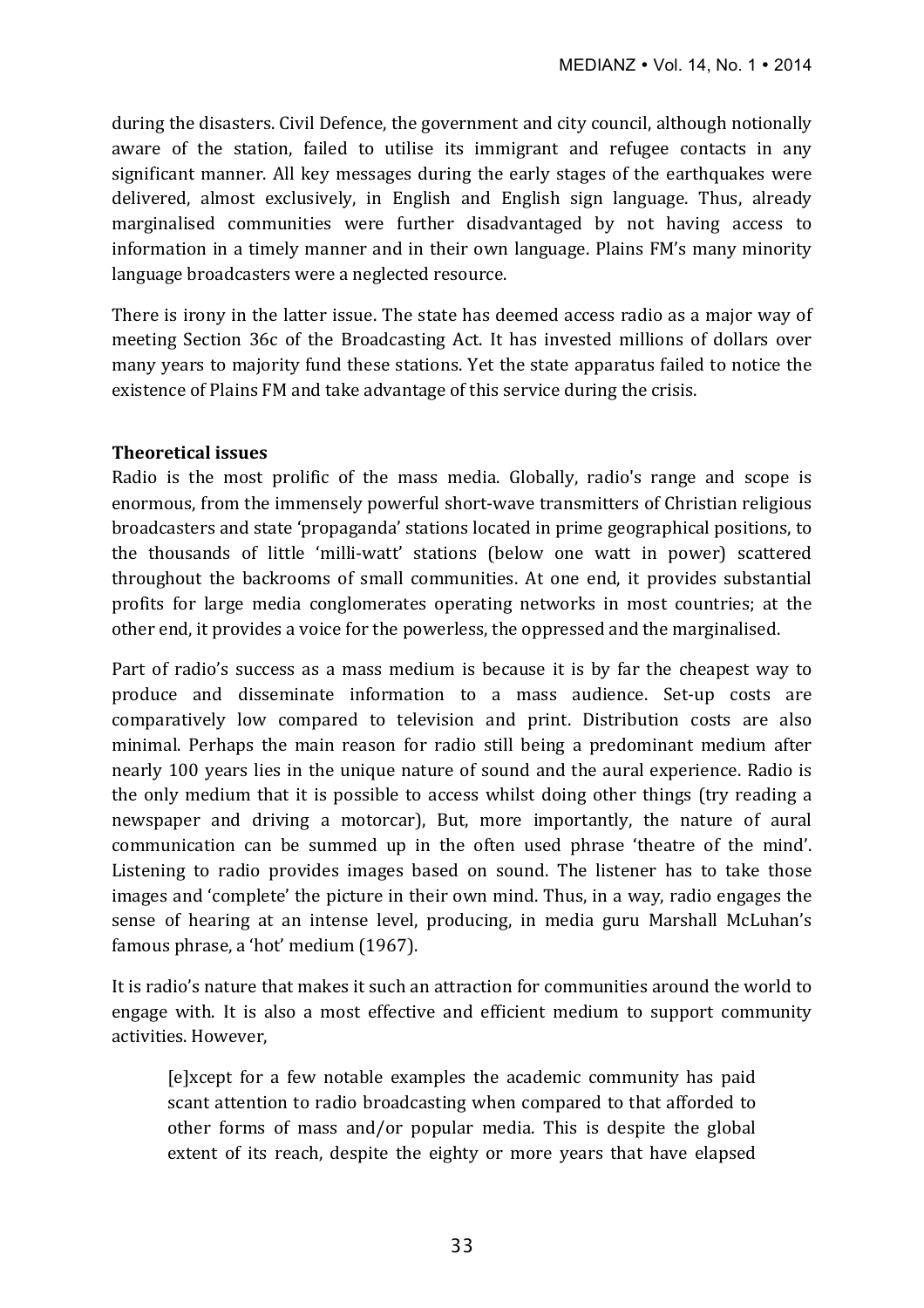since public broadcasting began, despite its continuing importance as the primary medium for most of the world's population. (Dolan 1999, 63)

Further, as Rudin points out, radio 'has not developed a distinct theoretical framework of its own' (2011, 60). While some radio scholars (e.g., Crisell, Hendy, Starkey) may challenge this statement, if it is indeed the case for radio in general, then it is the more so for the specialised and localised iteration called community radio.

Modern radio is most heavily researched around commercial radio criteria that focus heavily on audiences (psychographic and demographic), ratings, reach and frequency delivering to advertiser needs. Also, most research on public radio focuses on many of the same criteria, no doubt trying to justify state expenditure, with the added focus on meeting the goals stipulated in charters or similar documents (Radio New Zealand often leads its publicity with the statement that it has 'the largest audience of any radio station in New Zealand'). In the case of community radio the focus again is on structure, audiences, content analysis and statistics, rather than developing theory (see Carty-Mole 2010).

However, there is a field of theory of which community radio can be considered a subset – community media. While this is a broad field covering all media, and latterly digital media, community radio could be tested against the ideas within the wider field. A range of theoretical perspectives on 'community media' has relevance to community radio, as identified by Nafiz (2012, 40-48). For instance, Downing's notion of Radical Alternative Media (2001) argues that community radio permits the 'voices and aspirations of the excluded' to be heard, suggesting a confrontational model that challenges the norm and calls for change through radicalising the community. Rodriquez's notion of Citizens Media suggests community media responds to the domination of mainstream commercial and establishment media by permitting cultural and ethnic minorities in pluralistic societies to gain a 'sense of self-esteem and empowerment  $\ldots$  that are rarely acknowledged  $\ldots$  by dominant media forms and practices' (Howley 2010, 18). McQuail's Democratic Participant Theory (1983) argues that traditional public broadcasting services have failed to deliver on expected democratic values because the elite has captured them; community media thus grew out of citizen dissatisfaction with the existing media and its inability to provide for divergent community needs. Carpentier, Lie and Servaes' Community Media through a Multi-theoretical Approach (2007) locates four theoretical types of community media: 'a launch-pad' for individuals to engage with community, an alternative to mainstream media in terms of both content and structure, the concept of community media as a 'third voice' supplementing commercial and state media, and as a tool of civil society aimed at 'deepening' society's democratic roots.

Testing the earthquake period of Plains FM's broadcasts against these produces some correlations. The ethnic and minority language broadcasts during the period fit with Citizens Media. 'The Quake Panel' delivered a form of local content not possible on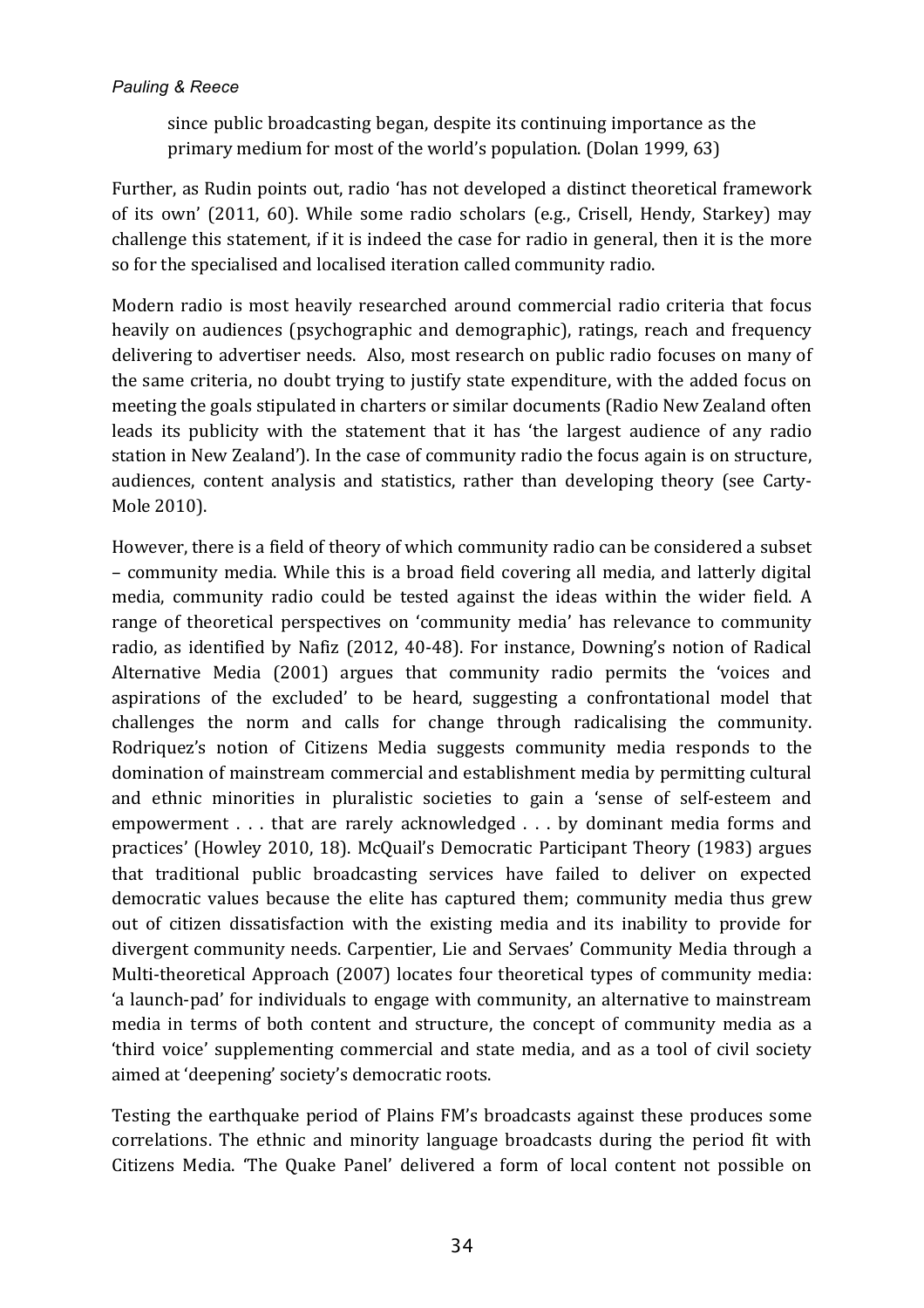existing commercial and public broadcasting networks, thus fitting Democratic Participant Theory. And many of the broadcasts through the earthquake period provided 'third voice' exposure that supplemented existing media as well as first-time broadcasting experiences and an alternative to mainstream media, thereby fulfilling the criteria of a Multi-Theoretical Approach and providing a tool for deepening society's democratic roots.

As an aside, while the period under review did not demonstrate clear examples of Radical Alternative Media, it has been argued elsewhere (Pauling 2012) that community access radio does provide an outlet for more extreme and fringe elements of the community to express their ideas. Examples exist of comments and opinions that would not be acceptable on other radio platforms but are tolerated by the access radio audience and fraternity, perhaps because of the comparatively small size of the audience or because, unlike other existing radio, access programmes behave more like television programmes – they are 'appointment listening'. People tune in to what they want to hear and tune out to everything else.

A further approach discussed elsewhere (Cruickshank & Pauling 2000) is the concept that what is said on community access radio is perhaps more important than what is heard. To quote Brecht, 'Radio would be the finest possible communication apparatus . . . if it knew how to let the listener speak as well as hear' (Brecht 1999, 52). It would appear that the many people who broadcast on the station and 'told their stories' accrued significant benefit, as Belcher noted:

We got real stories from real people while other radio stations had moved on or got tired of telling/hearing them. Plains FM told stories like no other station and continues to do that. Plains FM also told more stories than any other station. Some people were reluctant at first but when they did tell their stories you could just see something lift, they were getting it off their chest. They were talking to you and you were very sympathetic and I could tell that this was a very good thing. [Sometimes] we didn't get to the matter that we'd invited them in for

The actual process of broadcasting had therapeutic benefits for the individuals concerned and perhaps by extension for the communities they came from and represented. In this case, the 'voices and aspirations of the excluded were heard' (as per Downing 2001); there appeared to be a 'sense of self-esteem and empowerment' that would not have been achieved through mainstream media (as per Rodriquez 2001); certainly the nature and form of many of these broadcasts would not have been possible on traditional public broadcasting services (as per McQuail 1983); the voices heard on Plains FM may have been a 'launch-pad' for these individuals to engage with community, maybe for the first time; and they were that 'third voice' not heard on commercial and state media (as per Carpentier et al 2007).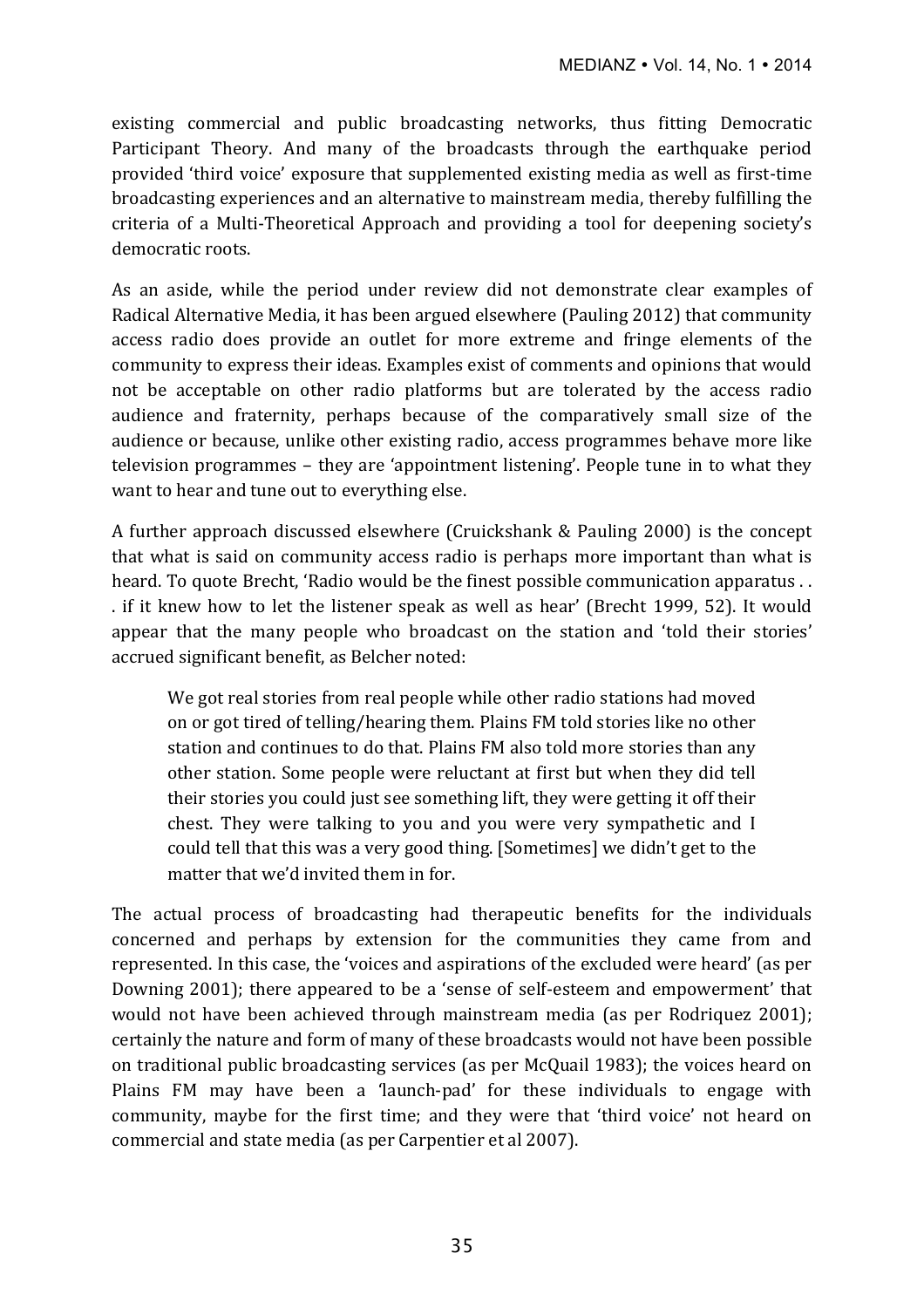This paper has attempted a number of things. It has recounted some of the stories of community broadcasting in earthquake-ravished Christchurch and provided some insight into the role of community radio in a disaster. It highlights how officials neglected a unique communications outlet available to them to reach ethnic and other minority groups that make up the Plains FM listening audience during the crises, and tells of efforts to ensure this will not happen again. It also reflects on how the station itself could be resourced to more readily respond to its audiences' needs in times of disaster. Some effort has been made to contextualise the broadcasters' experiences with reference to a small range of literature specific to radio.

Community access radio has been in existence in New Zealand for over 30 years. It probably deserves more substantial academic attention. Nothing has as yet been published about New Zealand community radio that approaches the attention is has received in some other countries.

## **References**

AMARC, The World Association of Community Radio Broadcasters. www.amarc.org

Belcher, Lizzie. 2013. Personal Interview. 13 October.

Brecht, Bertolt. 1999. *Brecht on Theatre: The Development of an Aesthetic*. 27th edition. Trans. and ed. J. Willett. New York: Hill and Wang.

Carpentier, N., R. Lie and J. Servaes. 2007. 'Multi-theoretical Approaches to Community Media: Capturing Specifity and Diversity'. In *Community Media: International Perspectives*, ed. L.K. Fuller, 219-235. New York: Palgrave Macmillan.

Carty-Mole, Maria. 2010. 'Community Radio at its Best: An Analysis of Community Radio in Ireland, its Recognition and its Representation Case Study: Liffey Sound FM, Lucan'. Diss., NUI Maynooth.

Community Radio Forum of Ireland. http://www.craol.ie

Cruikshank, C. and B. Pauling. 2000. 'Growing Plains: Plains FM 96.9. A Story of the Growth and Development o f Community Access Radio in Christchurch'. Research Essay for Sociology 340: Life Stories and Social Analysis, University of Canterbury.

Dolan, I. 1999. 'The Voice that Cannot Be Heard – Radio/Broadcasting and "the Archive"'. The Radio *Journal - International Studies in Broadcast and Audio Media* 1, 63-72.

Downing, J. D.H., T.V. Ford and L. Stein. 2001. *Radical Media, Rebellious Communication and Social Movements*. Thousand Oaks: Sage Publications.

Etena Pouli. 2013. Personal interview. 10 October.

Gartner, Laura. 2013. Personal interview. 17 October.

Howley, K. 2010. *Understanding Community Media*. Los Angeles: Sage Publications.